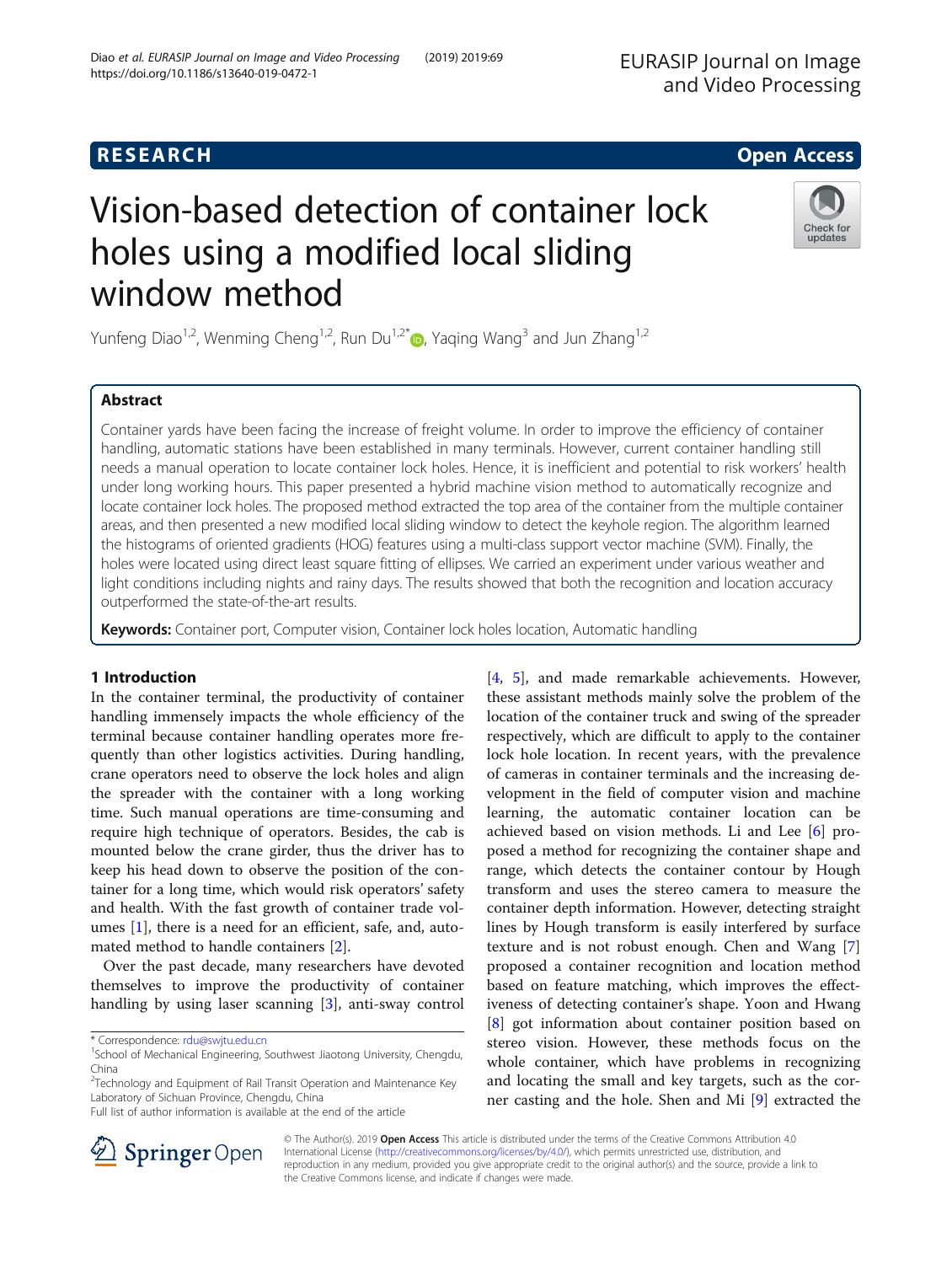container lock holes by using traditional image processing methods. Mi and Zhang [[10](#page-7-0)] recognized the right corners by using HOG, then the left corners could be obtained by symmetry.

Although some achievements have been done, some challenges still remain unsolved. (1) Most algorithms are based on the traditional image processing methods, which are not robust to container conditions, various weathers and illuminations, especially for the rusty keyholes, nights, and rainy days. (2) Those methods depend on high requirements for the shape of the container in the captured images, which contain only top area or even local regions. Thus, it is difficult to detect the lock holes from container images containing multiple surfaces.

Therefore, we proposed a combination of various machine vision algorithms to solve these challenges. In order to evaluate our method, the testing dataset contained container miniatures of rusty lock holes in various environments. Experimental results showed that the average accuracies of recognition were all 100% in any conditions. The average accuracies of location were 98.13% at daytime and 90.50% at night respectively, and all outperforms the state-of-the-art results. Additionally, the first proposed rainy experiment which achieved average accuracies of 100% and 95.25% for recognition and location respectively showed that the method was also adaptive to rainy days.

The rest of the paper is organized as follows. Section 2 describes the method framework, including the container extraction, hole recognition, and hole location. Section 3 gives out the dataset and experimental results and compares them with state-of-art results, then analyzes the causes of error. Section 4 concludes the paper.

#### 2 Methodology

The overall framework of the proposed method is shown in Fig. 1. Firstly, the image is segmented by HSV (hue, saturation, value) color space and k-means clustering algorithm, then the container region is clipped from the whole image after affine transformation. Secondly, the fixed-size section of the container region which is clipped with a sliding window is detected by HOG features. Thirdly, a one-against-all SVM is adopted for classification. If the classification is successful, hole center locating starts; otherwise, it continues to the second step. The progress is shown in Fig. [2.](#page-2-0)

## 2.1 Image segmentation based on HSV space 2.1.1 Container segmentation

The background environment is usually monotonous and unchanged during container handling, and the color of most containers is single and solid. Thus, the container can be segmented from the background by the color difference between the container and background. The RGB color model has many limitations when used for color description, for example, the three channels are highly correlated, and the difference between the two colors cannot be represented by the distance between two points in the color space. In contrast, the HSV color model is less sensitive to the external environment such as light, brightness, and shadow, and is easier to separate the object from the background. Thus, the image is transformed from RGB to HSV, obtaining the images of three channels of H, S, and V respectively.

$$
H = \begin{cases} 60(G-B)/(V - min(R, G, B)), V = R \\ 120 + 60(B-R)/(V - min(R, G, B)), V = G \\ 240 + 60(R-G)/(V - min(R, G, B)), V = B \\ H + 360, H < 0 \end{cases}
$$
  

$$
S = \begin{cases} (V - min(R, G, B))/V, V \neq 0 \\ 0, V = 0 \end{cases}
$$
  

$$
V = max(R, G, B)
$$
 (1)

To facilitate subsequent processing, the R, G, and B channels are normalized to the range [0, 1]; hence, the H, S, and V channels are within the range [0, 1]. According to the experiment results, although the segmented container is completed in  $H$  channel image, there are some noises in the background. In S channel image, there are few noises, but the separation degree is lower between the object and the background, especially in sunny time or nighttime. Therefore, we combined  $H$  and  $S$  to a single channel for images captured in daytime, named W:

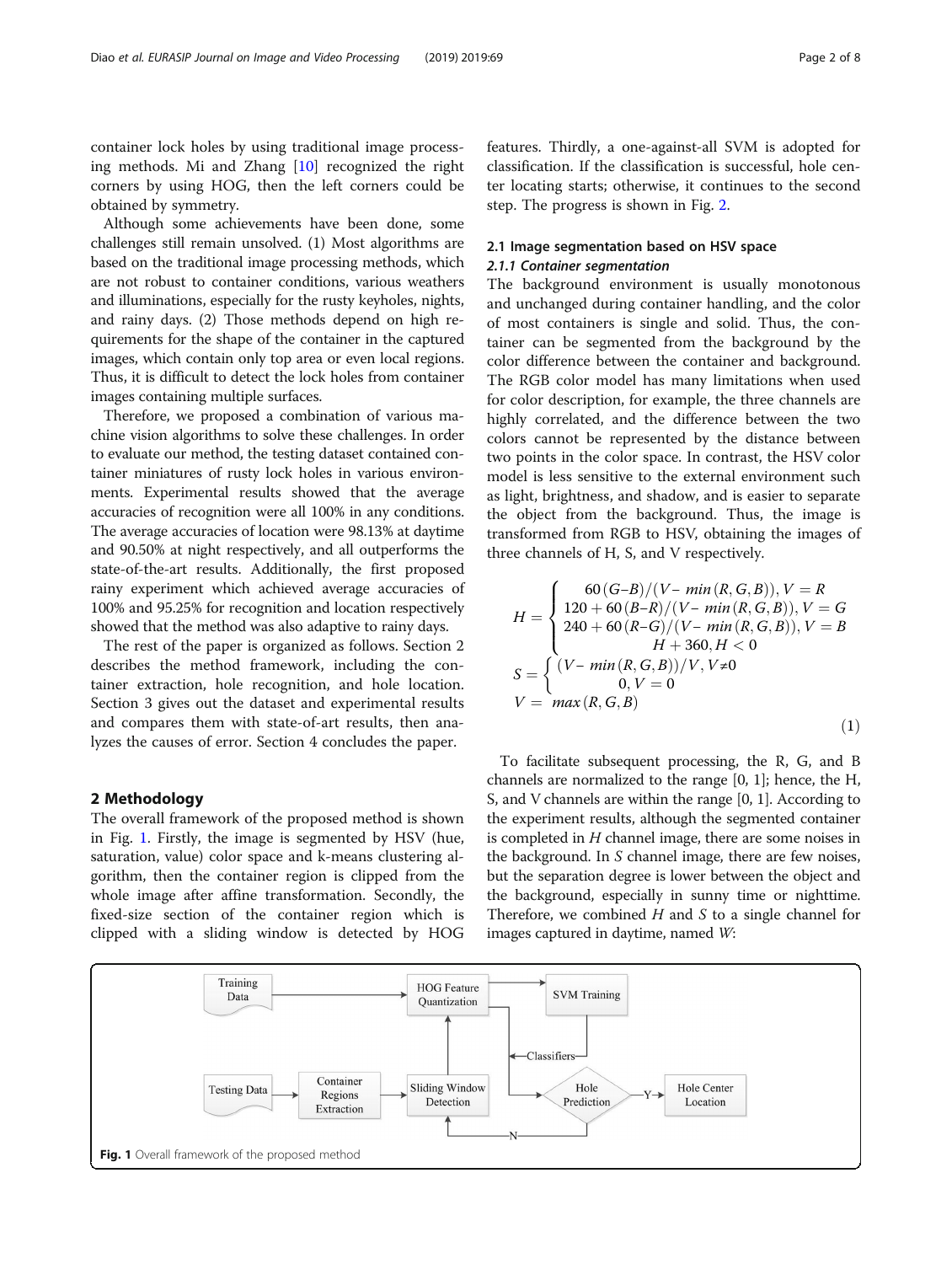<span id="page-2-0"></span>

$$
W = 0.3H + 0.7S\tag{2}
$$

For images captured at night, the value of  $W$  is equal to the S channel. Because the obtained W channel image still contains a little noise, we used median filtering for smoothing image. Then, we segmented the container and the background by binarization, and the global optimal threshold  $T$  was selected by Otsu method [[11\]](#page-7-0). The segmented image value  $g(x,y)$  was calculated in Formula 3, where  $f(x,y)$  represented the value of W channel.

$$
g(x, y) = \begin{cases} 1, & f(x, y) > T \\ 0 & f(x, y) \le T \end{cases}
$$
 (3)

After binarization, we used morphological processing [\[12](#page-7-0)] to eliminate the interfering points in the background and small holes in the object and to fill gaps in the contour.

#### 2.1.2 Container top area segmentation

When taking pictures, the shapes of the container depend on the position and viewing angle of the camera. According to the actual shooting situation, there are two types of container in an image. One includes the top and side surfaces, and the other only has the top surface.

The top surface needs to be extracted from the container for images containing two surfaces since the lock holes in the top surface are identified for locating. For images taken at daytime, the k-means algorithm [\[13](#page-7-0)] is used to separate container top area by clustering the brightness value, because the brightness is largely different between the light-receiving surfaces and the lesslight-receiving surfaces. The clustering metric used Euclidean distance. Firstly, the value of  $g(x,y)$  was replaced with Formula (4).

$$
g_2(x, y) = \begin{cases} f_v(x, y), g(x, y) = 1\\ 0, g(x, y) = 0 \end{cases}
$$
 (4)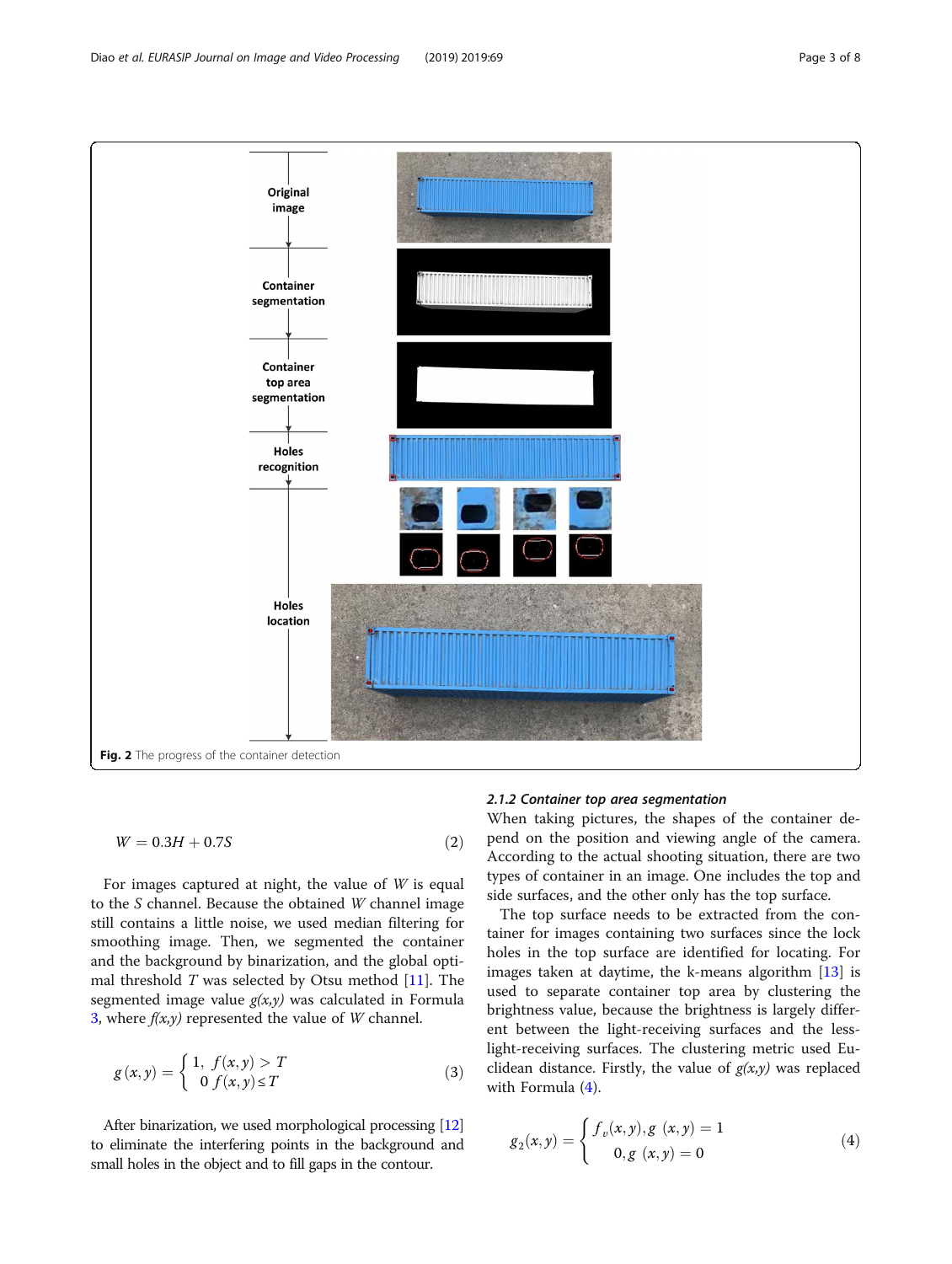Where  $g_2(x, y)$  represented the replaced image, and  $f_v(x, y)$ represented the channel V in the original image. According to the observation of the image of  $g_2(x, y)$ , it can be seen that the value was clearly divided into three clusters, so the cluster K was set to 3. According to our experiment, the values of the initial cluster centroid are set to 0, 0.5, and 0.9. Finally, after the image was denoised by morphology, the cluster with the largest centroid was the top surface.

For the case that the container contains the only-top surface, the complete container top shape can still be obtained after adopting the above method, and it can eliminate the interfering points that cannot be eliminated in Section 3.1.1. For images taken at night, only the top surface illuminated by light has a high brightness. Therefore, the Ostu method can replace the k-means algorithm to binarize the  $g_2(x, y)$  to obtain a complete top surface.

In order to extract the contour of the container top area, the image after segmentation was processed by Canny edge detector [\[14\]](#page-7-0).

#### 2.1.3 Angle detection and position correction

The location of the camera installation and container placement errors may change the angle of the container in the image. In order to correct the inclined errors of the container, it is necessary to perform angle detection and position correction on the container. The correction was obtained by solving the minimum area bounding rectangle of an enclosing contour. The algorithm principle and calculation steps were as follows:

- (1) The convex hull of the contour was found. The number of the points on the convex hull was usually between 10 and 14.
- (2) The endpoints of the convex hull in the  $x$  direction were denoted as Xmin and Xmax, and the endpoints in the y directions were denoted as Ymin and Ymax. The four points were connected to form an initial rectangular area, as the current minimum value.
- (3) The rectangle rotates clockwise until one of its sides (side A) coincides with one edge of the convex hull. Then, the convex point of the farthest distance from the side and the leftmost and rightmost points in the direction of the side projection were found. Finally, a new rotated rectangle was generated, which enveloped these three points and one of its sides coinciding with side A.
- (4) Calculate the new rectangular area and compare it with the current minimum value. If it was less than the current minimum value, the new rectangle was recorded as the smallest rectangle. If it was greater than or equal to the current minimum value, the original minimum rectangle was retained.
- (5) Repeat steps (3), (4) until the angle of rotation was greater than 90°.

(6) Output the center position of the minimum rectangle as  $(x_c, y_c)$ and the rotation angle  $\theta$ .

After rotation transformation, the minimum rectangle region, which was the top area, was extracted from the whole image.

# 2.2 The recognition of the lock holes

# 2.2.1 Detection of container features

The key to the identification of locking holes is to detect the edge information of the hole contour. HOG feature extraction [\[15\]](#page-7-0) can clearly describe the shape features around the lock holes and is robust to illumination information. Then, the HOG can be used in detecting the lock holes.

#### 2.2.2 Learning features and classification

To learn and predict container features, a multiclass one-against-one SVM classifier was used [[16\]](#page-7-0). The SVM is based on error-correcting output codes (ECOC) multiclass model [[17](#page-7-0)]. It is more accurate than one-against-all SVM and faster than the ordinary one-against-one SVM.

When setting up the data set, we chose to clip a  $50 \times 50$ pixel slices from the  $M2 \times 425$  pixel container top images as the training images. Where M2 is the width, 425 is the height, and the size of M2 may vary depending on the size of the container and the effect of the segmentation. The lock holes can just fill the entire slice under such size. The data was divided into eight types, including "hole," "background," "half hole in vertical," "incomplete hole at left edge," "incomplete hole at right edge," "incomplete hole at upper edge," "incomplete hole at lower edge," "container." Figure [3](#page-4-0) shows examples of the data types.

#### 2.2.3 Local sliding window recognition of lock holes

After obtaining the trained model, a sliding window method was proposed to recognize the lock holes. In this paper, the traditional window sliding technology was improved so that the window only slid in the four corner areas of the image; thus, the times of window sliding was reduced. To ensure that the proportion of the lock holes in the sliding window was consistent with the data set, we scaled the container top image to  $M2 \times 425$ pixels by following Formula (5):

$$
\begin{cases}\n l = N/425 \\
 M2 = M \times L\n\end{cases}
$$
\n(5)

where  $L$  is a scaling factor, and  $M$  and  $N$  are the width and height of the image. The four corner areas of the image were named as the block to slide the window within the block (Fig. [4](#page-4-0)). The block size was set to  $W_1 \times W_2$ pixels, ensuring that the four lock holes of the container were all within blocks. The method was as follows: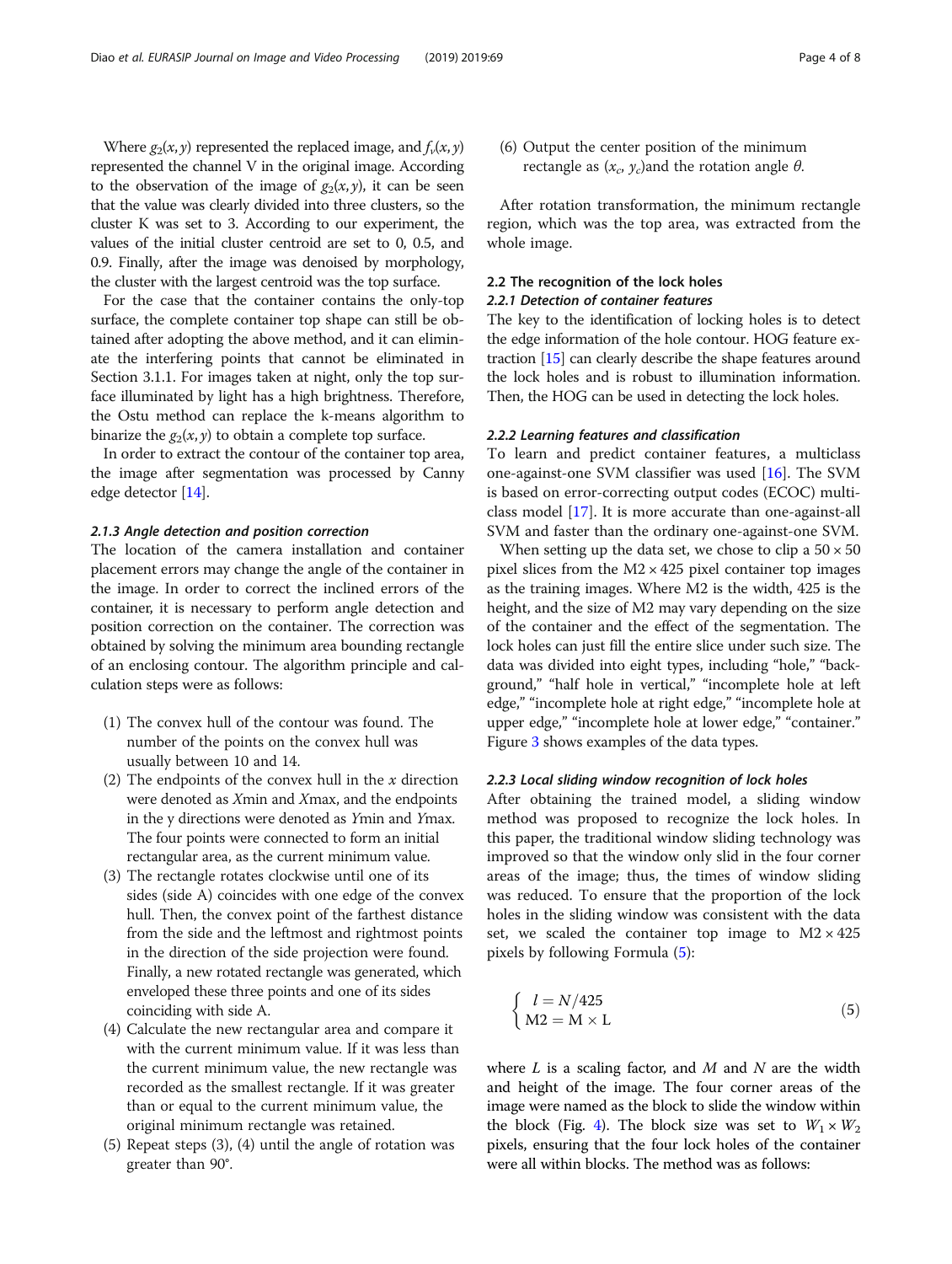<span id="page-4-0"></span>

- (1) At the corner point of the image, a  $50 \times 50$  pixel sliding window was defined as the initial window.
- (2) The HOG feature of the window was detected using the classification model, and if the prediction result was "hole," go to step (4); if the prediction result was "incomplete hole at upper/lower edge," stop sliding and go to step (3); if the prediction result was another classification result, slide the window  $k_1$  pixels to the X-axis to predict again, until the window was outside the range of the block, then stop sliding and go to step (3).
- (3) The sliding window first returned to the initial position of step (2). After sliding the window  $k_2$ pixels to the Y-axis, the prediction was continued to step (2). If the prediction result was "hole," go to step (4). If the sliding window was outside the range of the block, stop sliding.
- (4) Finally, the sliding windows, which were predicted as the "hole," were clipped from the top area image.

Based on this method, the holes figure can be clipped from the container top image.



# 2.3 The location of the lock holes

To get the exact position of the lock holes, we need to detect the edge of the holes and find the contour center. After being converted to a grayscale image and getting the edges by using the Canny algorithm, the hole edge features were detected as follows. Firstly, the maximum area of all enclosing contours was found. If the maximum area was larger than 1/4 of the image area, only the maximum contour is retained; otherwise, if the edge of the lock holes was not closed, the only unclosed contour with the largest perimeter was found and retained. In the end, the only remaining edge in the image was the contour of the lock holes.

Then, the least squares method was used to fit ellipses on the contour of the lock holes and the center of the holes on the sliding window were positioned. Finally, the center coordinates of four lock holes in the original image were calculated via Formula (6):

$$
\begin{cases}\n\left(x_h^{(i)}, y_h^{(i)}\right) = \left(x_{h2}^{(i)}, y_{h2}^{(i)}\right) + \left(x_s^{(i)}, y_s^{(i)}\right) + (x_r, y_r), i = 1, 2, 3, 4 \\
\left(x_h^{(i)}, y_h^{(i)}, 1\right)^T = R \times \left(x_h^{(i)}, y_h^{(i)}, 1\right)^T\n\end{cases}
$$
\n(6)

Where  $x_h^{(i)}$ ,  $y_h^{(i)}$  is the coordinate of the center of the lock hole *i* in the image after transformation.  $x_{h2}^{(i)}$ ,  $y_{h2}^{(i)}$  is the center of the lock hole coordinates within a clipped window.  $x_s^{(i)}, y_s^{(i)}$  is the upper left corner coordinate of a clipped window within the container top area image.  $(x_n)$  $y_r$ ) is the upper left corner coordinate of the container top area in the original image. R is the rotation matrix with the rotation angle  $\theta$ . Finally  $x_h^{(i)}$ ,  $y_h^{(i)}$  is the coordinate of holes center in the original image.

### 3 Experiments

#### 3.1 Preparation for experiments

We validated the proposed method using two kinds of container miniatures, whose sizes were 1/15 of the real 20 ft container and 40 ft container (In the following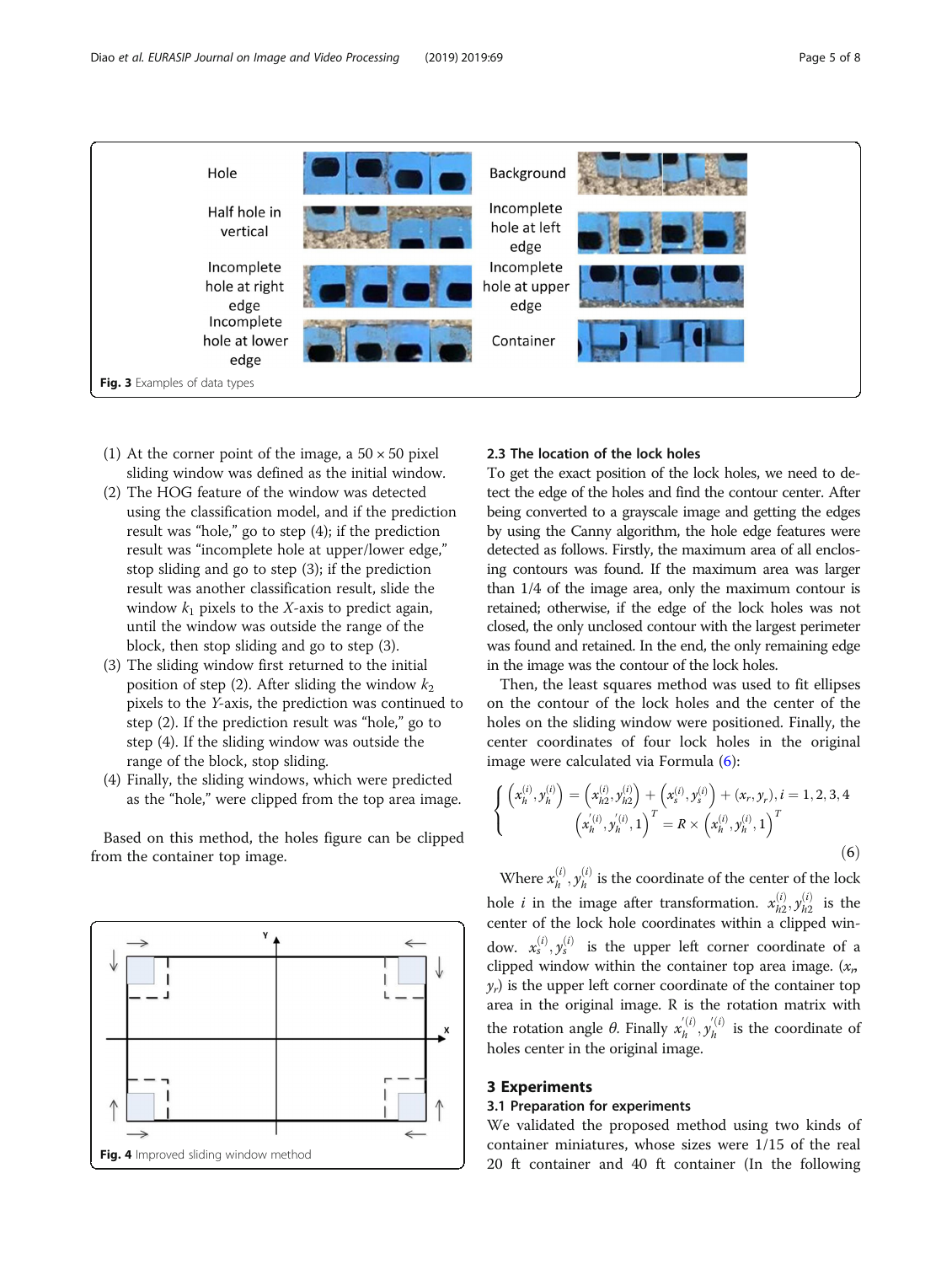paper, the two container miniatures are named as "20 ft container" and "40 ft container."). Before testing our algorithm, it is necessary to create a training dataset that contains various conditions. The training dataset contains container feature extracted from various container images, which accounts for variability in position and the size of the container. Since the HOG features are less affected by illumination, the training dataset is collected on daytime. To reduce the interference of other features of the container to lock holes recognition, we made a strict distinction on the types of classification. The training dataset was divided into eight types, and the classification is detailed in Section 3.2.2.

After training, the testing dataset was randomly collected 1600 images. The testing dataset accounted for the variability in the form and size of the container, different position of a container placed, different lighting, and weather conditions. The setting of the testing dataset was as follows.

(1) The testing dataset was divided into four groups according to weather and lighting conditions, i.e., sunny, cloudy, rainy, and night. Each group was divided into two small groups according to the size of the container, i.e., 20 ft container, 40 ft container; each small group contains 200 images.

(2) The test used four 20 ft, eight 40 ft container miniatures. In the lock holes area of the four 20 ft container miniatures, one feature is completed, two are slightly rusted and the paint is fading, and one is severely rusted and the paint faded. In the lock holes area of eight 40 ft container miniatures, two features are completed, four are slightly rusted and the paint faded, and two are severely rusted and the paint faded. To ensure the consistency across of each set of the testing dataset, we randomly assigned the number of each container miniature in a set of the testing dataset.

(3) The direction and location of the taken containers were random to simulate the error when the containers were placed in the station.

As can be seen in Table 1, there are four related references about the containers recognition and location: references [\[7](#page-7-0), [8\]](#page-7-0) mainly focused on container shape recognition and location, and [\[9](#page-7-0), [10](#page-7-0)] mainly focused on lock holes recognition and location. Compared with the testing dataset from these references, some advantages of the proposed testing dataset were extracted. (1) The weather and lightness were more variable, and for the first time, the experiment was processed in rainy weather. (2) The test samples were diverse, including containers of different sizes and degrees of rust, and different placement angles. (3) We had the largest testing dataset, which reduced the error of the experiment results.

#### 3.2 Experiment results

In experiments, block parameters  $W_1$  and  $W_2$  were all set to 75 and the step of sliding  $k_1$ ,  $k_2$  were all set to 4. We assessed the detection performance by calculating the accuracy of 1600 samples. For recognition, it is a correct prediction if all the holes in an image are recognized correctly. The formula of accuracy is as follows:

$$
accuracy = \frac{correct\ predictions}{all\ predictions} \tag{7}
$$

For locating, a correct prediction is defined by the following formula:

$$
prediction = \begin{cases} 1, |error_v| < 1 \text{ and } |error_h| < 1 \text{ pixel} \\ 0, |error_v| > 1 \text{ or } |error_h| > 1 \text{ pixel} \end{cases} \tag{8}
$$

Where  $error_v$  and  $error_h$  are the vertical and horizontal error of the hole center between algorithm locating and manual locating respectively. It is a correct prediction if the prediction equals 1. The formula of location accuracy is also defined via formula (7).

Table [2](#page-6-0) shows the results of the experiments. In the daytime (sunny, cloudy), the average location accuracy is 98.13%, 95.25% in rainy days, and 90.50% at nights. The average recognition accuracy is 100%. The 40 ft container location accuracy is slightly lower than the 20 ft container, because the rust and damage of the 40 ft container keyhole surface are more serious than the 20 ft container, which makes it difficult to locate the 40 ft container lock holes.

The proposed method was compared with the two closely related references. Shen et al. [[9\]](#page-7-0) mainly focused on lock holes location, while Mi et al. [[10](#page-7-0)] mainly focused on lock holes recognition. They all defined the

| <b>Table 1</b> Comparison with other datasets |  |  |  |
|-----------------------------------------------|--|--|--|
|-----------------------------------------------|--|--|--|

| Reference                | Number of<br>testing dataset | Number of weather<br>and lightness types | Number of<br>container size | Number of<br>container samples | Whether multi-angle |  |
|--------------------------|------------------------------|------------------------------------------|-----------------------------|--------------------------------|---------------------|--|
| Yoon et al. [8]          | 1200                         | 2 (sunny, cloudy)                        |                             |                                | No                  |  |
| Chen et al. [7]          | 800                          | 1 (daytime)                              |                             | Unknown                        | Yes                 |  |
| Shen et al. [9]          | 1000                         | 2 (daytime, night)                       |                             | Unknown                        | No                  |  |
| Mi et al. [10]           | 500                          | 1 (daytime)                              |                             | Unknown                        | <b>No</b>           |  |
| The proposed testing set | 1600                         | 4 (sunny, cloudy, rainy, night)          |                             | 12                             | Yes                 |  |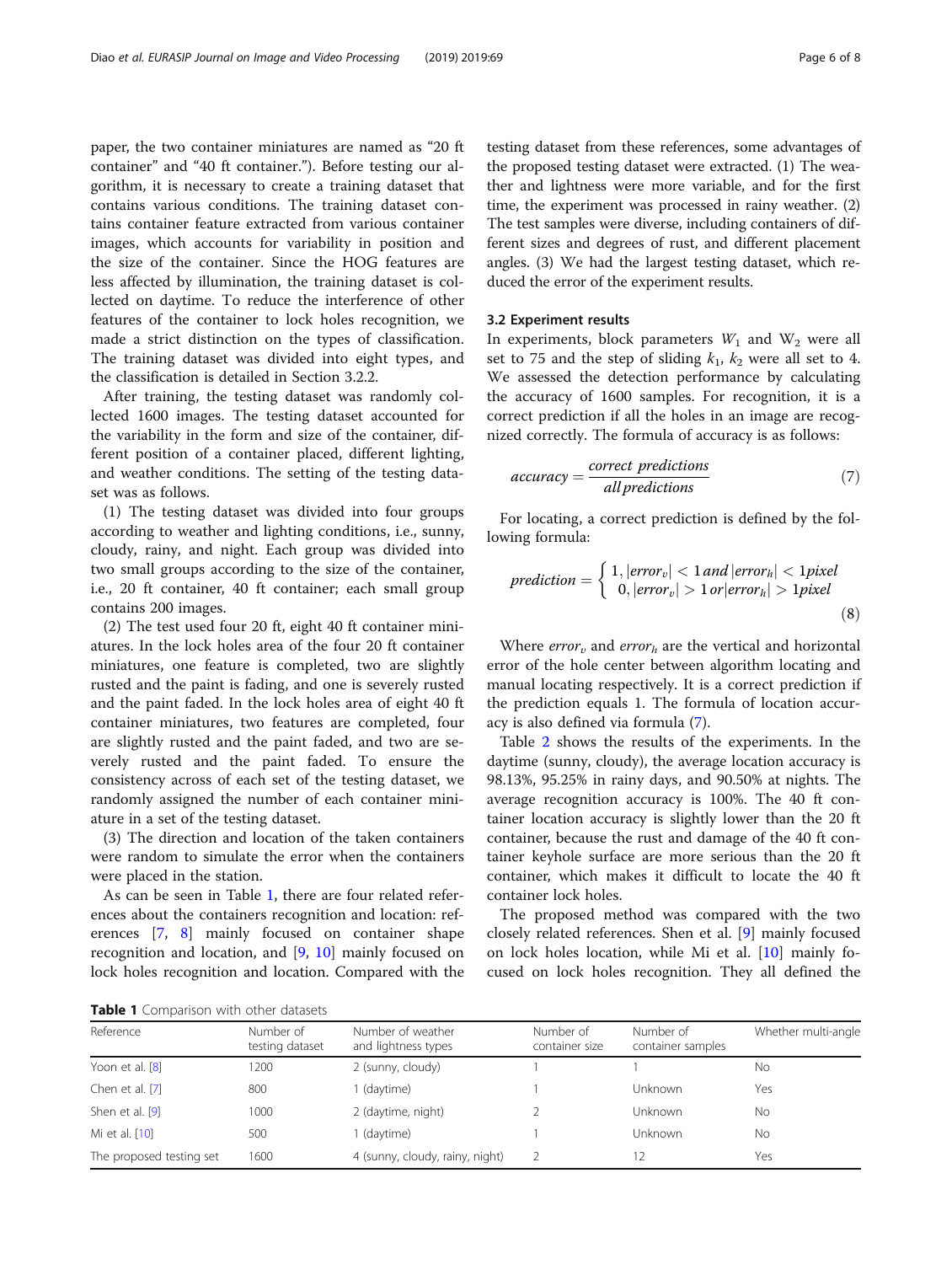<span id="page-6-0"></span>Table 2 Experimental results

| Weather/lightness | Container<br>size (%) | Recognition<br>accuracy (%) | Location<br>accuracy (%) |
|-------------------|-----------------------|-----------------------------|--------------------------|
| Sunny             | 20                    | 100                         | 99.5                     |
|                   | 40                    | 100                         | 98.5                     |
| Cloudy            | 20                    | 100                         | 98.0                     |
|                   | 40                    | 100                         | 96.5                     |
| Rainy             | 20                    | 100                         | 96.0                     |
|                   | 40                    | 100                         | 94.5                     |
| Night             | 20                    | 100                         | 91.5                     |
|                   | 40                    | 100                         | 89.5                     |

accuracy of the single lock hole (There were more than one hole in an image.). Thus, we used the same definition to record the experiment results. As shown in Table 3, the recognition and location accuracy in the daytime is close to 100%, at night the location accuracy is 4.2% higher than Shen's. The improvement of accuracy is obvious.

# 4 Discussion

The study presented a comprehensive container dataset for container lock holes recognition and location. It also presents a new hybrid method that can automatically locate lock holes from an image of a complete container, which is taken from various viewpoints. In contrast with the other related studies' performance, the presented method shows the robustness to the rusty keyholes and changes of illumination as well as weather. Though the proposed method outperforms the state-of-the-art method, there is still room for improvement:

• Rust contour is connected with the edge of the lock holes during edge detection: when the lightness is bright (sunny, cloudy), most of the edge in images can be clearly detected, but the rust around the holes is easy to be connected with the contour of the hole, interfering with the shape of holes. To solve this problem, increasing the threshold of edge detection may be considered so that fewer pixels are preserved.

#### Table 3 Comparison with other results

| Weather/lightness | Reference           | Lock holes<br>recognition<br>accuracy | Lock holes<br>location<br>accuracy |
|-------------------|---------------------|---------------------------------------|------------------------------------|
| Daytime           | Shen et al. [9]     |                                       | 96.4%                              |
|                   | Mi et al. [10]      | 97.6%                                 |                                    |
|                   | The proposed method | 100%                                  | 99.53%                             |
| Night             | Shen et al. [9]     |                                       | 93.4%                              |
|                   | The proposed method | 100%                                  | 97.6%                              |

• Incomplete lock holes feature in edge detection: because of the weather conditions or rust around the holes, the hole contour may be broken or lose during edge detection. The only remaining contour can be incomplete hole edges, or even other features, such as corners. It is more likely to occur at night or on rainy days. In the rain, the detected edges are prone to breakage because of the accumulation of rainwater on the edge of the lock holes. At night, with the low illumination, the taken container features are not clear enough, hence to make the hole features easily miss. Besides, the brightness of the light during the night experiment is lower than the actual station. An enhancement in brightness or test in an actual environment will further improve the accuracy.

#### 5 Conclusions

This paper presented a hybrid machine vision method for container lock holes recognition and location. The proposed approach is applicable to different placement angles and size of the container; it is also robust to rust around holes. The experiment results in recognition and location accuracy during the daytime are 100% and 98.13% respectively, which are higher than previous methods. In addition, the location accuracies in rainy days and night are 95.25% and 90.50% respectively, and the recognition accuracies are all 100%, which proves that the method is feasible under special weather and light conditions. The solution of several research challenges, such as the detecting holes from multiple container surfaces, the variations of container angle, the low lighting conditions, and the special weather conditions, makes the method suitable for actual container terminals.

#### Abbreviations

HOG: Histograms of oriented gradients; SVM: Support vector machine; HSV: Hue, saturation, value; ECOC: Error-correcting output codes

#### Acknowledgements

Thanks for the editors and reviewers. The authors gratelfully acknowledge financial support from China Scholarship Council.

#### Authors' contributions

YD contributed to the algorithm, analyzed the data, and wrote the manuscript. RD contributed to the algorithm improvement and revised the manuscript. WC contributed to the experiment platforms. YW polished the manuscript. JZ contributed to the data collection. All authors read and approved the final manuscript.

#### Authors' information

Yunfeng Diao is currently working towards the Ph.D. degree in the Department of Engineer Machinery, Southwest Jiaotong University, China. His current research interest includes construction safety monitoring, human action recognition, and automatic container handling. Wenming Cheng is a Professor and Head of Department of Engineer Machinery at Southwest Jiaotong University, China. His research interests include logistics equipment, industrial engineering, and intelligent optimization and simulation. He has published over 80 journals in China and abroad. He has received 3 national awards and more than 10 provincial awards in China. Run Du received the B.Sc. and Ph.D. degrees in mechanical engineering from Southwest Jiaotong University, Chengdu, China in 2003 and 2010. He is currently an assistant professor at Southwest Jiaotong